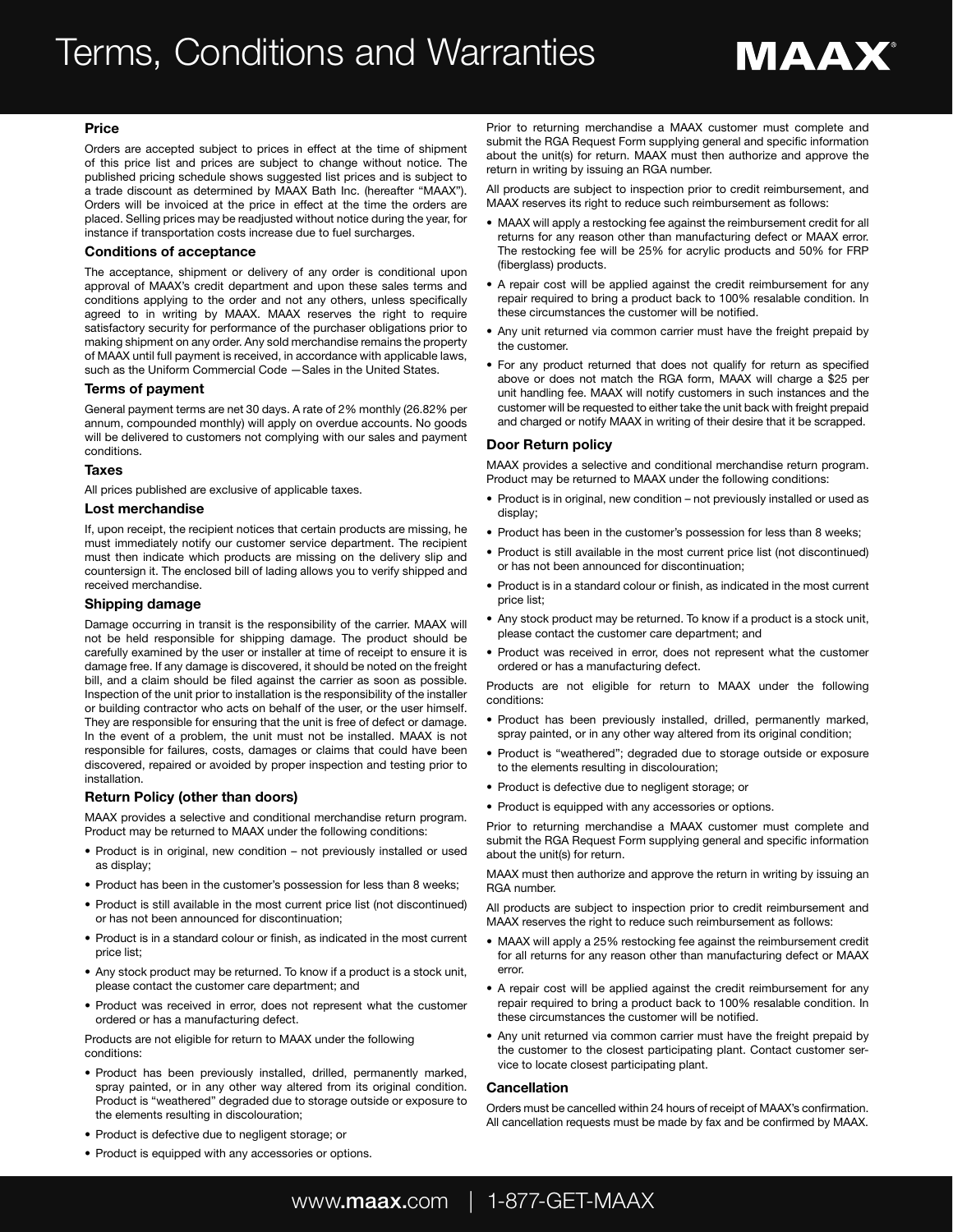# Design and dimensions

MAAX reserves the right to discontinue products at any time or change specifications and/or design without notice and without incurring obligation. All dimensions are approximate and subject to change without notice. CLIENT SHALL INFORM OWNER/END-USER ABOUT THE FOLLOWING CONDITIONS AND WARRANTIES

### Colour variations

MAAX shall not be responsible for variations in granite colour, wood grain, or colour shades in the natural wood used; or for slight differences in colour or texture of the material delivered in relation to the sample shown or provided to the purchaser. The purchaser may not use such differences to obtain a price discount or to cancel the order.

### Product image variation

MAAX shall not be responsible for small variations in photography from actual product.

· Actual product may vary slightly from product shown on images without notice.

· Actual product colours, including Utile wall colours, may vary from colours shown on your monitor and on printed representations, as well as what appears online.

### Maintenance

Regular disinfection provides an effective defence against various types of bacteria that can develop in the deposits building up over time in all bathtubs and showers. For daily maintenance cleaning, use a moist cloth and gentle liquid detergent. For acrylic surfaces, occasional use of a special acrylic surface cleaner such as Lumashine or Lumacream will add lustre and protect the finish.

Certain types of therapeutic products when added to bath water, or if applied non-diluted directly in the bath, may damage the unit finish. Test the product on a small inconspicuous surface prior to use.

Do not use abrasive cleaners, scrapers, metal brushes, or any items or products that could scratch or dull the surface. Mirror should be cleaned with non-ammonia based cleaner only.

#### Limited warranty

MAAX offers the following express limited warranties on its products. These warranties extend only to the original owner/end-user for personal household use and start from the manufacturing date of the unit. For commercial uses, additional limitations apply.

MAAX warrants acrylic units to be free from defects in workmanship and materials under normal use and service for a period of twenty five (25) years from the initial date of purchase by the owner/end-user, contractor or builder from an authorized dealer.

MAAX warrants **acrylic** shower kits to be free from defects in workmanship and materials under normal use and service for a period of ten (10) years from the initial date of purchase by the owner/end-user, contractor or builder from an authorized dealer.

MAAX warrants Utile wall units to be free of all material or workmanship defects under normal use and service for a period of ten (10) years from the initial date of purchase by the owner/end-user, contractor or builder from an authorized dealer.

MAAX warrants fibreglass units to be free from defects in workmanship and materials under normal use and service for a period of five (5) years from the initial date of purchase by the owner/end-user, contractor or builder from an authorized dealer.

MAAX warrants ABS to be free from defects in workmanship and materials under normal use and service for a period of three (3) years from the initial date of purchase by the owner/end-user, contractor or builder from an authorized dealer.

MAAX warrants **polystyrene** shower kits, tub wall kits, utility tubs and accessories to be free from defects in workmanship and materials under normal use and service for a period of one (1) year from the initial date of purchase by the owner/end-user, contractor or builder from an authorized dealer.

MAAX warrants whirlpool motors/pumps to be free from defects in workmanship and materials under normal use and service for a period of five (5) years from the initial date of purchase by the owner/end-user, contractor or builder from an authorized dealer.

MAAX warrants blowers to be free from defects in workmanship and materials under normal use and service for a period of five (5) years from the initial date of purchase by the owner/end-user, contractor or builder from an authorized dealer.

MAAX warrants whirlpool and air systems (except perimetre air system check valves that have a 25-year warranty – see below) to be free from defects in workmanship and materials under normal use and service for a period of two (2) years from the initial date of purchase by the owner/end-user, contractor or builder from an authorized dealer.

MAAX warrants perimeter air system check valves to be free from defects in workmanship and materials under normal use and service for a period of twenty five (25) years from the initial date of purchase by the owner/end-user, contractoror builder from an authorized dealer.

MAAX warrants shower doors to be free from defects in workmanship and materials under normal use and service for a period of ten (10) years\* from the initial date of purchase by the owner/end-user, contractor or builder from an authorized dealer. Shower door sealing materials and gaskets are not covered by this warranty. \*Mika door has a limited 1 year warranty.

MAAX warrants grab bars to be free from defects in workmanship and materials under normal use and service for a period of one (1) year from the initial date of purchase by the owner/end-user, contractor or builder from an authorized dealer.

MAAX warrants ceramic cartridges for faucets against any leaks resulting from normal use by the owner/end-user, contractor or builder for a limited lifetime period.

MAAX warrants thermostatic polysulfone cartridges to be free from defects in workmanship and materials under normal use and service for a lifetime warranty from the initial date of purchase by the owner/end-user, contractor or builder from an authorized dealer.

MAAX warrants shower massage systems to be free from defects in workmanship and materials under normal use and service for a period of five (5) years from the initial date of purchase by the owner/end-user, contractor or builder from an authorized dealer.

MAAX warrants steam systems to be free from defects in workmanship and materials under normal use and service for a period of five (5) years, and steam nozzles for two (2) years, from the initial date of purchase by the owner/end-user, contractor or builder from an authorized dealer.

MAAX warrants Chrome, Polished Brass and Brushed Nickel faucet finishes to be free from defects in workmanship and materials under normal use and service by the owner/end-user, contractor or builder for lifetime warranty from the initial date of purchase.

MAAX warrants medicine cabinets to be free from defects in workmanship and materials under normal use and service for a period of five (5) years from the initial date of purchase by the owner/end-user, contractor or builder from an authorized dealer.

MAAX warrants storage modules and vanities to be free from defects in workmanship and materials under normal use and service for a period of five (5) years from the initial date of purchase by the owner/end-user, contractor or builder from an authorized dealer.

MAAX warrants glass mirrors to be free from defects in workmanship and materials under normal use and service for a period of two (2) years from the initial date of purchase by the owner/end-user, contractor or builder from an authorized dealer.

MAAX warrants electrical components, including chromatherapy systems, to be free from defects in workmanship and materials under normal use and service for a period of two (2) years from the initial date of purchase by the owner/end-user, contractor or builder from an authorized dealer.

MAAX warrants the factory treated wood parts to be free from defects in workmanship and materials under normal use and service for a period of two (2) years from the initial date of purchase by the owner/end-user, contractor or builder from an authorized dealer.

Any product reported to the authorized dealer or to MAAX as being defective within the warranty period will be repaired or replaced (with a product of equal value) at the option of MAAX. Costs for freight associated with shipping of replacement product/parts might be charged to customer. In no event will MAAX be liable for the cost of repair or replacement of any installation materials, including but not limited to,